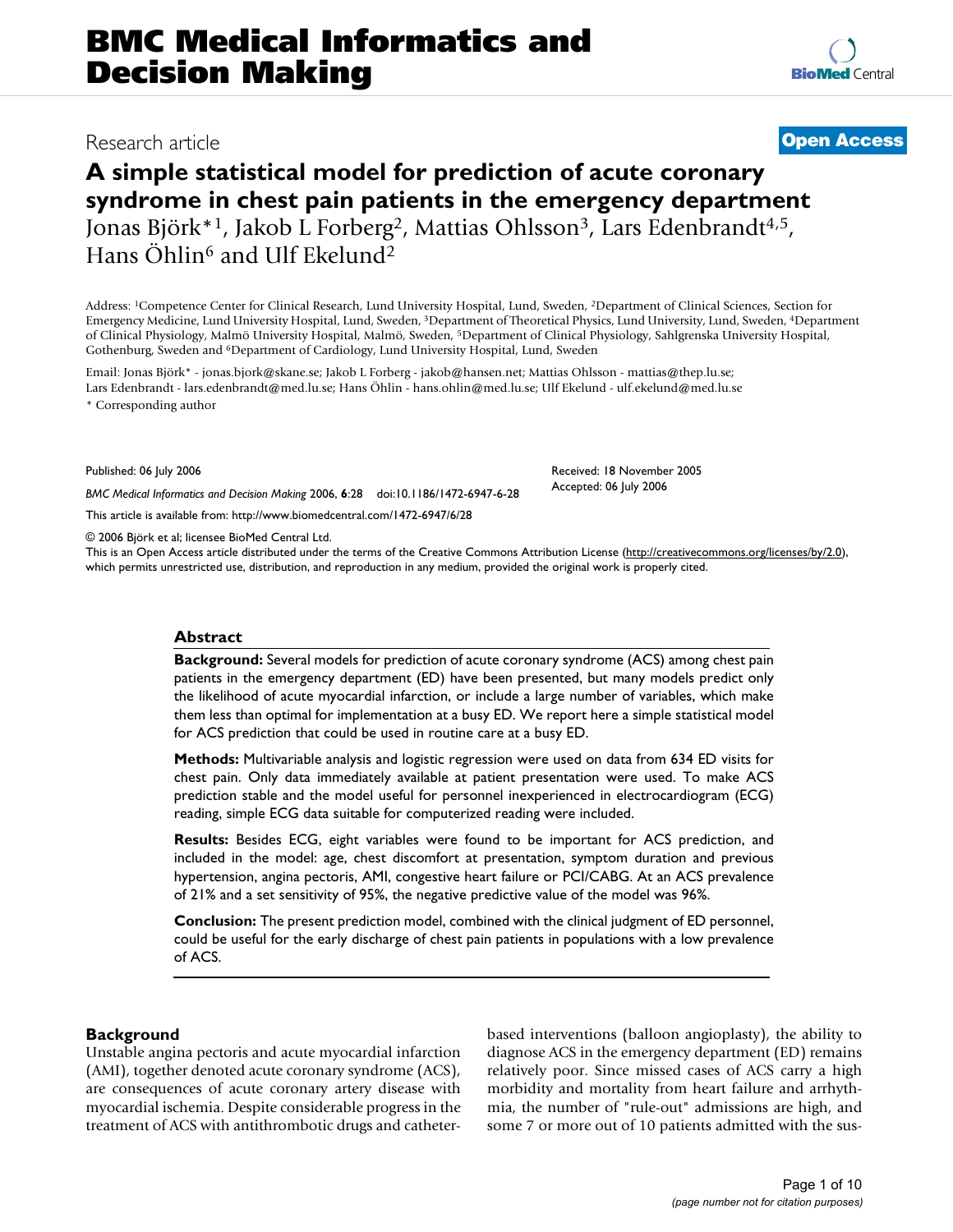picion of ACS do no not have it [1,2]. This large overadmission implies a unsatisfactory quality of care for the patients and a high cost for the health care system [3,4]. To improve the situation, new diagnostic methods such as immediate stress tests [5], myocardial perfusion imaging [6], echocardiography [7], and new blood tests have been suggested. In addition, decision support tools in the form of prediction models have been developed to help the physician handle the clinical information, and thereby to better triage and treat the patient. A large number of such models have been presented [8-24], and most of them have been focused on the detection of AMI. With the current ACS paradigm, however, models that predict the probability of AMI are less useful in routine ED care, where the likelihood of ACS (rather than AMI) is normally decisive for admission or discharge, and for immediate treatment. Also, many of these models need substantial input from the ED personnel [8-12,18], and hence are not ideally suited for implementation in standard care at a busy ED. Only one previous model, the ACI-TIPI [14], has been both easy to use and predictive of ACS.

The aim of this study was to develop a simple statistical model, based on ECG and clinical data available immediately at presentation, which predicts the likelihood for ACS among chest pain patients in the ED. The intention was to include ECG data in the form of simple amplitude measurements to allow for machine reading. A prediction model of this type could form the basis for development of a user-friendly decision support system for ED personnel.

# **Methods**

# *Setting and patient material*

Lund University Hospital, Sweden, is a 1200 bed institution which serves as the primary hospital for some 250,000 inhabitants, has a cardiac intensive care unit with 19 beds and an intermediate care ward with ECG monitoring at 19 beds. Percutaneous coronary intervention (PCI) and coronary bypass surgery (CABG) are available 24 hours/day. There is a traditional ED with approximately 50000 patients per year. During the patient inclusion period, there was no systematic diagnostic protocol for patients with suspected ACS, and no dedicated chest pain unit.

Six hundred and sixty-five consecutive visits for chest pain for which electronic ECG data could be retrieved were retrospectively included at the ED of Lund University Hospital from July 1 to November 20, 1997. Characteristics of the 634 unique patients are presented in table 1. From the clinical data collected for each patient, 18 variables available immediately at ED presentation (table 1) were chosen for further study based on their likely importance for ACS prediction.

# *Reference standard*

The ED visit ended in hospitalization in 422 (67%) cases, and among these a discharge diagnosis of ACS was assigned in only 130 (31%), of which 28 (22%) had Qwave AMI, 53 (41%) had non-Q-wave AMI and 49 (38%) unstable angina. Discharge diagnoses were made by the senior ward physician or the ED physician (in cases discharged from the ED), reviewed by a senior research nurse, and when ambiguous, further reviewed by a senior cardiologist (HÖ). In the review of diagnoses for cases discharged from the ED, available data from the patient records indicated that the rate of missed diagnosis of ACS was low (not more than 2%). AMI was defined by the WHO criteria [25] where the biochemical criterion was at least one measurement of CK-MB>10 μg/l or Troponin T>0.1 μg/l. The criteria for unstable angina were ischemic symptoms (chest pain >15 min., syncope, acute heart failure or pulmonary edema) together with at least one of the following: a) Electrocardiogram (ECG) changes: transient or persisting ST segment depression ( $\geq 1$  mm) and/or Twave inversion ( $\geq 1$  mm) without developing Q waves or loss of R wave height, or b) Biochemical markers: CK-MB 5–10 μg/l or Troponin T 0.05–0.1 μg/l.

This study was approved by the Lund University Research Ethics Committee.

# *Electrocardiogram*

Two methods of ECG analysis were used, machine reading and expert reading.

# *Machine reading*

The 12-lead ECGs were recorded by the use of computerized ECG recorders (Siemens-Elema AB, Solna, Sweden). The ECG measurements were obtained from the measurement program of the ECG recorders. From the leads I, aVF and V2, the two measurements ST-J amplitude and ST amplitude 3/8 were selected for further analysis. These measurements were selected to detect ST-elevation patterns caused by ischemia in the anterior, septal, inferior or lateral wall. The ST amplitude 3/8 was obtained by dividing the interval between ST-J point and the end of the T wave into eight parts of equal duration. The amplitudes at the end of the third interval were denoted ST amplitude 3/ 8. ECG data were entered in the logistic regression models as categorical variables, with the grouping defined in Table 2. The categorisation was based on widely used ECG criteria for ST-elevation and depression [26].

# *Expert reading*

For comparison, ECG for 628 of the 634 unique patients were retrieved at a later point in time, and 608 of these ECGs were possible to assess. Two physician experts first classified the 608 ECGs, which originated from 120 patients with ACS and 488 patients without ACS, inde-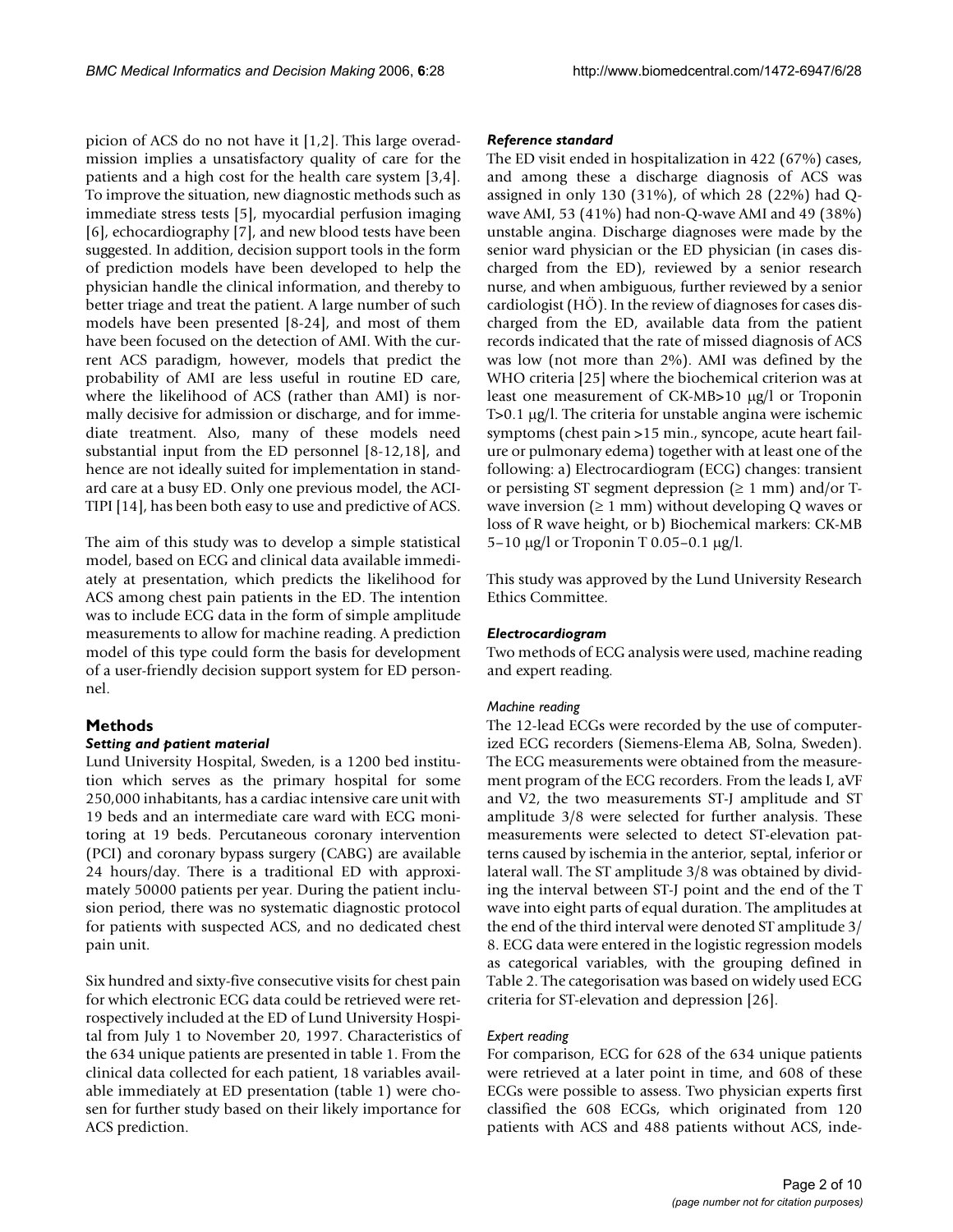|                                       | ACS n (%)  | Other causes n (%) | OR   | 95% CI                       |
|---------------------------------------|------------|--------------------|------|------------------------------|
| Age                                   |            |                    |      |                              |
| $\geq 80$ years                       | 35 (26.9)  | 86 (17.1)          | 10   | $2.9 - 34$                   |
| $70 - 79$ years                       | 39 (30.0)  | 103(20.4)          | 9.3  | $2.8 - 31$                   |
| $60 - 69$ years                       | 26 (20.0)  | 98 (19.4)          | 6.5  | $1.9 - 22$                   |
| $50 - 59$ years                       | 22 (16.9)  | 89 (17.7)          | 6.1  | $1.8 - 21$                   |
| $40 - 49$ years                       | 5(3.8)     | 54 (10.7)          | 2.3  | $0.52 - 10$                  |
| $< 40$ years                          | 3(2.3)     | 74 (14.7)          | 1.0  | $\qquad \qquad \blacksquare$ |
| Male                                  | 83 (63.8)  | 279 (55.4)         | 1.4  | $0.96 - 2.1$                 |
| Smoking status                        |            |                    |      |                              |
| Current                               | 29 (22.3)  | 98 (19.4)          | 1.3  | $0.78 - 2.3$                 |
| Former                                | 50 (38.5)  | 155(30.8)          | 1.5  | $0.91 - 2.3$                 |
| Unknown                               | 12(9.2)    | 74 (14.7)          | 0.74 | $0.36 - 1.5$                 |
| Non-smoker                            | 39 (30.0)  | 177(35.1)          | 1.0  | $\blacksquare$               |
| Hypertension                          |            |                    |      |                              |
| Yes                                   | 47 (36.2)  | 114(22.6)          | 2.0  | $1.3 - 3.0$                  |
| Unknown                               | 8(6.2)     | 27(5.4)            | 1.4  | $0.63 - 3.3$                 |
| No                                    | 75 (57.7)  | 363 (72.0)         | 1.0  | $\overline{\phantom{a}}$     |
| <b>Diabetes</b>                       | 19(14.6)   | 57 (11.3)          | 1.3  | $0.77 - 2.4$                 |
| Angina pectoris <sup>a</sup>          |            |                    |      |                              |
| Yes, $\leq$ 1 month                   | 4(3.1)     | 5(1.0)             | 3.8  | $1.0 - 15$                   |
| Yes. > I month                        | 56 (43.8)  | 174(34.5)          | 1.5  | $1.0 - 2.3$                  |
| No                                    | 68 (53.I)  | 325 (64.5)         | 1.0  | $\qquad \qquad \blacksquare$ |
| Congestive heart failure              | 20 (15.4)  | 79 (15.7)          | 0.98 | $0.57 - 1.7$                 |
| Previous myocardial infarction        |            |                    |      |                              |
| Yes, $\leq 6$ months                  | 13(10.0)   | 19(3.8)            | 3.2  | $1.5 - 6.8$                  |
| Yes, $> 6$ months                     | 37 (28.5)  | 107(21.2)          | 1.6  | $1.0 - 2.6$                  |
| No                                    | 80(61.5)   | 378 (75.0)         | 1.0  | $\blacksquare$               |
| Previous PCI                          | 4(3.1)     | 21(4.2)            | 0.73 | $0.25 - 2.2$                 |
| Previous CABG                         | 10(7.7)    | 55 (10.9)          | 0.68 | $0.34 - 1.4$                 |
| Treated with cardiac drugsb           | 85 (65.4)  | 282 (56.0)         | 1.5  | $0.99 - 2.2$                 |
| Chest discomfort at presentation      | 85 (65.4)  | 238 (47.2)         | 2.1  | $1.4 - 3.2$                  |
| Symptom duration <sup>c</sup>         |            |                    |      |                              |
| $0 - 6 h$                             | 100(76.9)  | 261 (52.0)         | 5.4  | $2.7 - 11$                   |
| $7 - 12h$                             | 16(12.3)   | 59 (11.8)          | 3.8  | $1.6 - 8.8$                  |
| $13 - 24 h$                           | 4(3.1)     | 42 (8.4)           | 1.3  | $0.40 - 4.5$                 |
| >24 h                                 | 10(7.7)    | 140 (27.9)         | 1.0  | $\blacksquare$               |
| Tachypnea                             | 13(10.0)   | 27(5.4)            | 2.0  | $0.98 - 3.9$                 |
| Lung rales                            | 12(9.2)    | 23 (4.6)           | 2.1  | $1.0 - 4.4$                  |
| Systolic bp < $100$ mmHg <sup>d</sup> | 4(3.1)     | 4(0.8)             | 3.9  | $0.97 - 16$                  |
| Diastolic bp < 70 mmHge               | 16(12.9)   | 36 (7.3)           | 2.0  | $1.0 - 3.7$                  |
| Heart rate <sup>f</sup>               |            |                    |      |                              |
| $> 120$ bpm                           | 4(3.1)     | 12(2.4)            | 1.3  | $0.41 - 4.1$                 |
| $< 50$ bpm                            | 3(2.3)     | 10(2.0)            | 1.2  | $0.32 - 4.3$                 |
| $50 - 120$ bpm                        | 123 (94.6) | 480 (95.6)         | 1.0  | $\blacksquare$               |

**Table 1: Characteristics of patients who come to the emergency department with acute chest pain, due to acute coronary syndrome (ACS; n = 130) or other causes (n = 504).**

a Data on angina pectoris were missing for two patients with ACS.

b ACE-inhibitors, ASA, Calcium antagonists, Betablockers, Long-acting Nitrates or Diuretics.

c Data on symptom duration were missing for two patients without ACS.

d Data on systolic blood pressure were missing for 8 patients (one with and 7 without ACS).

e Data on diastolic blood pressure were missing for 15 patients (6 with and 9 without ACS).

f Data on heart rate were missing for 2 patients without ACS.

pendently of each other and then agreed on a consensus classification using four categories ("ACS and Transmural ischemia (TMI)", "ACS but not TMI", "Probably ACS", and "No signs of ACS"). The experts did not strictly apply conventional criteria such as ST-segment elevation of >0.1 mV in two adjacent limb leads or >0.2 mV in two adjacent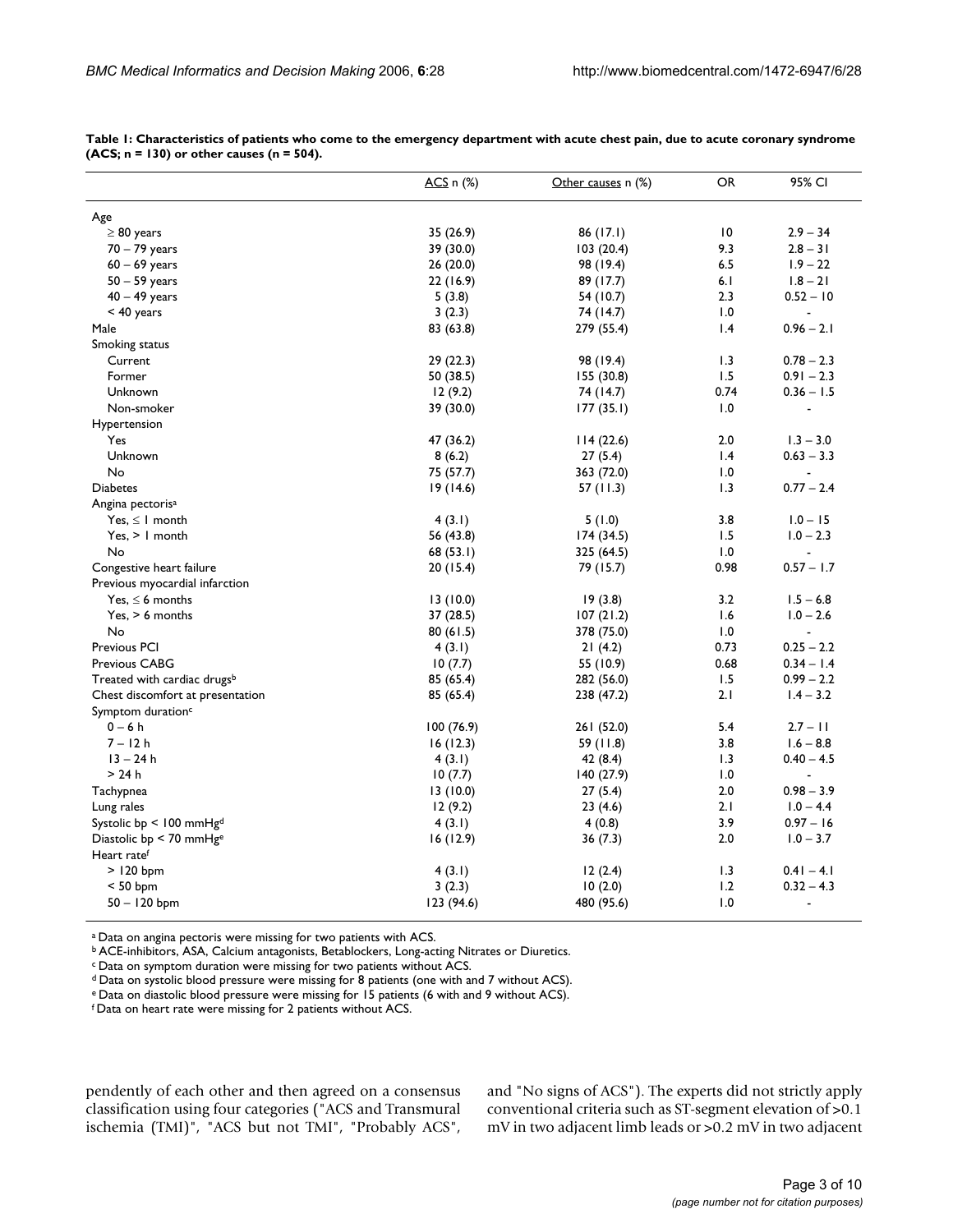| Table 2: Characteristics of the electrocardiogram for patients who come to the emergency department with acute chest pain, due to  |
|------------------------------------------------------------------------------------------------------------------------------------|
| acute coronary syndrome (ACS; n = 130) or other causes (n = 504). I-STamp, ST amplitude in lead I; aVF-STamp, ST amplitude in lead |
| aVF; V2-STamp, ST amplitude in lead V2; STamp38, ST amplitude at the end of the third out of eight equal intervals between the ST- |
| I point and the end of the T wave.                                                                                                 |

|                                                               | <u>ACS</u> n (%) | Other causes n (%) | <b>OR</b>       | 95% CI                   |
|---------------------------------------------------------------|------------------|--------------------|-----------------|--------------------------|
| I-Stamp                                                       |                  |                    |                 |                          |
| I-STamp > 50 and I-STamp38 > I-STamp                          | 7(5.4)           | 12(2.4)            | 2.4             | $0.94 - 6.3$             |
| I-STamp < -100 and I-STamp38 < I-STamp                        | 7(5.4)           | 6(1.2)             | 4.9             | $1.6 - 15$               |
| None of above                                                 | 116(89.2)        | 486 (96.4)         | 1.0             | $\blacksquare$           |
| aVF-STamp <sup>a</sup>                                        |                  |                    |                 |                          |
| $aVF-STamp > 100$ and $aVF-STamp38 > aVF-STamp$               | 13(10.1)         | 4(0.8)             | $\overline{14}$ | $4.6 - 45$               |
| $aVF-STamp < -100$ and $aVF-STamp38 < aVF-STamp$              | 4(3.1)           | 3(0.6)             | 5.9             | $1.3 - 27$               |
| None of above                                                 | 112(86.8)        | 497 (98.6)         | 1.0             | ۰                        |
| V2-STampb                                                     |                  |                    |                 |                          |
| $V2-STamp > 200$ and $V2-STamp38 > V2-STamp$                  | 17(13.2)         | 27(5.4)            | 3.0             | $1.5 - 5.7$              |
| $100 \leq V2\text{-}STamp \leq 200$ and V2-STamp38 > V2-STamp | 26(20.2)         | 95 (18.9)          | l.3             | $0.78 - 2.1$             |
| $V2-STamp < -100$ and $V2-STamp38 < V2-STamp$                 | 6(4.7)           | 5(1.0)             | 5.6             | $1.7 - 19$               |
| None of above                                                 | 80(62.0)         | 376 (74.8)         | 1.0             | $\overline{\phantom{a}}$ |

a One patient with ACS had missing value on aVF-STamp.

<sup>b</sup> Two patients (one with and one without ACS) had missing value on V2-STamp.

precordial leads. Instead, they also considered the configuration of the ST-segment and the shape of the QRS complex, i.e. a pattern recognition analysis was applied as in the clinical routine interpretation of ECGs.

#### *Statistical analyses*

The statistical analyses were conducted using SPSS release 12.0.1 (SPSS Inc, Chicago, U.S.). Odds ratios (OR) were calculated for the association between each potential risk factor and ACS. We regarded 95% confidence intervals (CIs) that excluded unity, or, equivalently,  $p < 0.05$ , as statistically significant. In the multivariable analysis, the probability of ACS was predicted using multiple logistic regression [27]. All independent variables except age were entered in the regression models as categorical variables, categorized as shown in tables 1, 2. In order to obtain meaningful baseline odds for ACS in the models, we chose 40 years old as reference value for age. Thus, we used the number of years above 40 as age variable in the models and allowed for both positive (patients above 40) and negative (patients below 40) numbers. Starting with the full multivariable model with all independent variables included, we excluded one insignificant independent variable at a time, starting with the variable with highest p-value, until only significant and important predictors remained. Categorical variables with more than two categories were kept in the model if the OR associated with any of the categories was significant. Variables with estimated OR of at least 2.5 (or, equivalently, at most 0.4) were considered as important predictors and thus kept in the model even if they were not statistically significant. The ECG variables were not considered for exclusion. For the final set of independent variables, categories with ORs close to one were collapsed with the reference category for that variable. Unknown response to one of the variables (hypertension) was also added to the reference category. We then assessed the significance of the interaction with age, implemented as cross-product terms together with main effects, for the following variables: sex, chest discomfort at presentation, symptom duration, and previous myocardial infarction. For comparison, we also established a prediction model where we replaced the ST amplitude characteristics of the ECG with the consensus ECG assessments by the two experts (LE and HÖ). Differences in specificity between the two models were tested using McNemar's test for correlated proportions.

The area under the receiver-operating-characteristic curve (ROC) was used as an overall measure of the discrimination abilities of the prediction models [28]. The area under ROC, measured in percent, can be interpreted as the probability that a randomly chosen patient with ACS has a higher outcome probability than a randomly chosen patient without ACS. For calculation of specificity and predictive values, the sensitivity was set to 95%. This somewhat arbitrary level was chosen because with current standard evaluation, some 2–5% of the ACS patients are erroneously discharged from the ED [29,30], which implies a sensitivity of at least 95 % for the routine ED work-up. In order to get more correct estimates of the generalization performance, i.e. the performance of the prediction models on an unseen study population, we used a *k*-fold cross-validation procedure [31]. Here we repeated times estimated the regression parameters based on randomly chosen training sets, comprising approximately 80% of all patients, and then evaluated the obtained model by calculating the area under ROC as well as the specificity at 95% sensitivity among the remaining 20%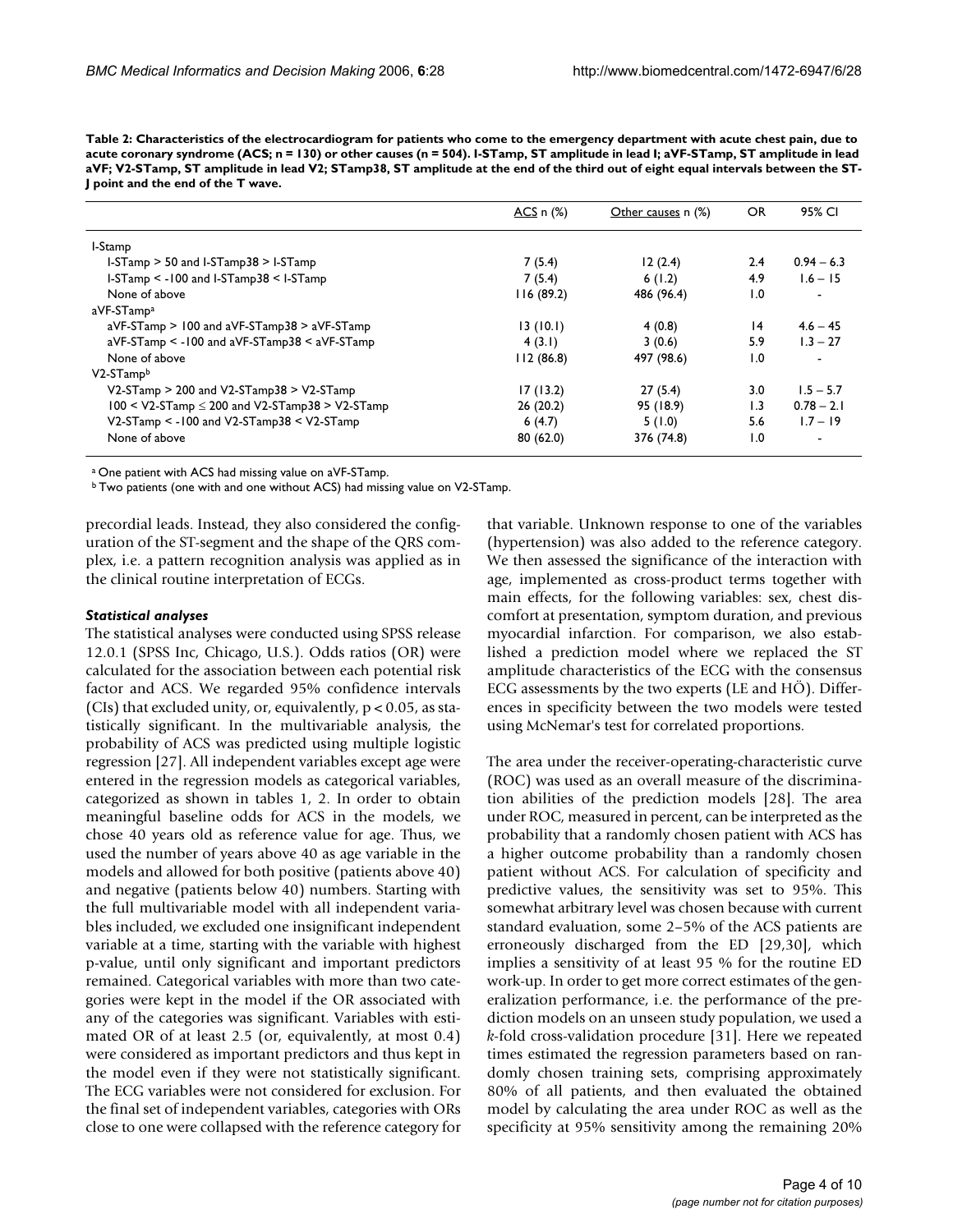patients in a validation set kept completely isolated from the corresponding training set. This *k*-fold cross-validation procedure was implemented as follows: 1) the data set was randomly split in 5 groups of approximately equal size 2) the parameters of each model were estimated based on the patients of the training set only, which was established by excluding group  $k$   $[k = 1, 2, ..., 5]$  3) the group left out from parameter estimation was used as a validation set. We repeated the steps 1–3 above 20 times, which implied 20  $*$  5 = 100 sets of validations sets, 100 areas under ROC, and 100 estimates of the specificity at 95% sensitivity. Median values, together with 2.5 – 97.5 percentiles, from these 100 validation sets were used as measures of the generalization performance of the prediction models.

#### **Results**

When each potential risk factor was considered separately, significant associations with ACS were observed for age, hypertension, previous myocardial infarction, chest discomfort at presentation, and symptom duration (table 1). Associations with ACS were also indicated for gender, angina pectoris, treatment with cardiac drugs, tachypnea, lung rales, and blood pressure, whereas no clear associations with smoking status, diabetes, congestive heart failure, previous PCI, previous CABG and heart rate were discerned. All ECG characteristics, ST amplitudes in leads I, aVF and V2, were markedly associated with ACS (table 2).

Many of the potential risk factors were strongly interrelated. In the multivariable analysis, older age, hypertension, angina pectoris, previous myocardial infarction, chest discomfort at presentation, short symptom duration, and abnormal ECG characteristics were associated with increased ACS risk (Table 3). Moreover, congestive heart failure and previous CABG were inversely associated with ACS. The prediction model based on these variables yielded a high discrimination percentage (area under ROC 80.6%; figure 1). For this model, hospitalizing all patients with a probability of ACS of at least 8.6%, corresponding to 65% of all patients, would yield a sensitivity of 95% and a specificity of 43%. This sensitivity-specificity pair would, with an ACS prevalence of 21% like in the present material, produce a negative predictive value (NPV) of 97% and a positive predictive value (PPV) of 30%. Adding the interaction terms related to age did not lead to any significant improvement of the model (results not shown).

As an illustration of how the statistical model of table 3 can be used, consider patient A, a 72-year old female patient who seeks emergency care with ongoing chest discomfort that has lasted for 7 hours (table 4). She has undergone CABG previously and has had angina pectoris



#### Figure I

**Receiver-operating-characteristic curves (ROCs) for the prediction model with ECG and other clinical characteristics (black curve; area under ROC = 80.6%, n = 627a) and for the prediction model based on expert assessment of the ECG together with clinical characteristics (gray curve; area under ROC = 88.0%, n = 605b)**. a Data on at least one of the characteristics were missing for 7 (4 with ACS and 3 without ACS) of the original 634 patients.  $\frac{b}{2}$  Data on at least one of the clinical characteristics were missing for 3 (1 with and 2 without ACS) of the 608 patients with ECG assessed by the experts.

in connection with physical effort the last month. The ECG shows an elevation of the ST-amplitude above 200 in lead V2. The patient is 32 years above our chosen reference value for age (40 years old) and we therefore use  $1.031^{72-40}$  = 1.031<sup>32</sup> as age factor. Multiplying the ORs for the risk factors of this patient, the estimated odds for ACS can be obtained as  $0.0163 \times 1.031^{32} \times 4.1 \times 0.23 \times 1.9 \times$  $2.8 \times 3.4 \approx 0.7385$ . Thus, the estimated probability of ACS for patient A is  $0.7385/(1 + 0.7385) \approx 0.42 = 42\%$ . Patient B is a male 35-year old patient with chest discomfort for the last 72 hours and without any ST-elevations according to the ECG. This patient is 5 years below the reference value for age and we therefore use  $1.031^{35-40} = 1.031^{3}$  as age factor. The estimated odds for ACS for patient B is calculated as  $0.0163 \times 1.031^{5} \times 1.9 \approx 0.0266$ , which corresponds to a probability of ACS of 0.0266/(1 + 0.0266)  $\approx$  $0.026 = 2.6\%$  (table 4).

#### *ECG assessments by experts*

The ECG assessments made in consensus by the two experts were strong predictors of ACS (table 5), yielding an area under ROC of 76.1% with no other variables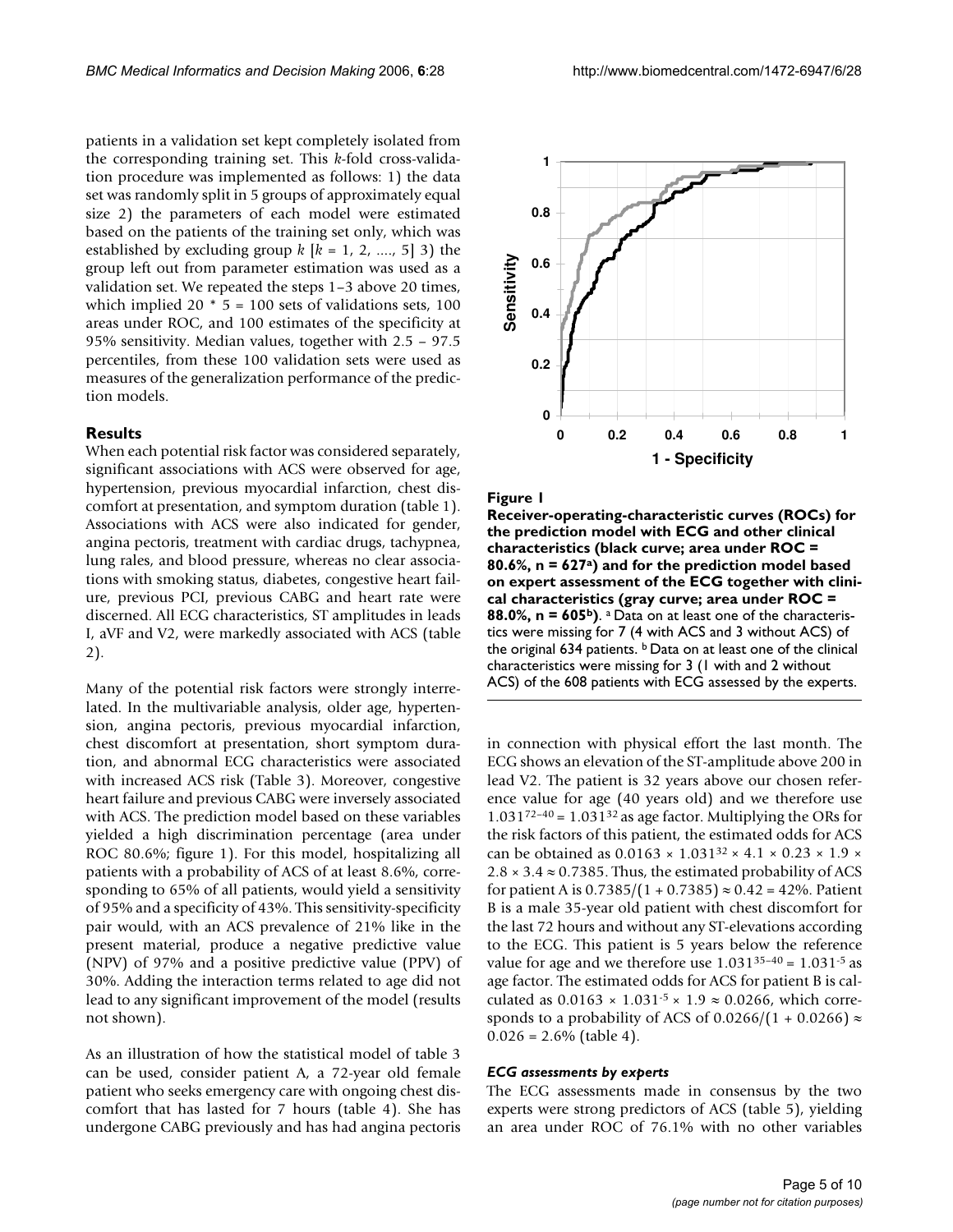|                                                        | Estimate | 95% CI                   |
|--------------------------------------------------------|----------|--------------------------|
| Baseline odds for ACS <sup>b</sup>                     | 0.0163   | $0.0073 - 0.0362$        |
| Odds ratios                                            |          |                          |
| Age (no. of years above 40)                            | 1.031    | $1.014 - 1.047$          |
| Hypertension                                           | 1.7      | $1.1 - 2.8$              |
| Angina pectoris $\leq$ 1 month                         | 4.1      | $0.97 - 17$              |
| Congestive heart failure                               | 0.48     | $0.24 - 0.94$            |
| Previous myocardial infarction                         |          |                          |
| Yes, $\leq$ 6 months                                   | 2.7      | $1.2 - 6.4$              |
| Yes. > 6 months                                        | 2.1      | $1.2 - 3.8$              |
| No                                                     | 1.0      |                          |
| Previous CABG                                          | 0.23     | $0.09 - 0.60$            |
| Chest discomfort at presentation                       | 1.9      | $1.2 - 3.1$              |
| Symptom duration                                       |          |                          |
| $0 - 6 h$                                              | 3.8      | $2.0 - 7.1$              |
| $7 - 12h$                                              | 2.8      | $1.2 - 6.5$              |
| > 12 h                                                 | 1.0      |                          |
| I-Stamp                                                |          |                          |
| I-STamp > 50 and I-STamp38 > I-Stamp                   | 2.4      | $0.74 - 7.7$             |
| aVF-Stamp                                              |          |                          |
| aVF-STamp>100 and aVF-STamp38>aVF-Stamp                | 9.4      | $2.7 - 33$               |
| aVF-STamp < - 100 and aVF-STamp38 < aVF-STamp          | 4.1      | $0.72 - 23$              |
| None of above                                          | 1.0      |                          |
| V <sub>2</sub> -Stamp                                  |          |                          |
| V2-STamp > 200 and V2-STamp38 > V2-Stamp               | 3.4      | $1.5 - 7.4$              |
| $100 < V2$ -STamp $\leq 200$ and V2-STamp38 > V2-STamp | 1.6      | $0.90 - 2.8$             |
| V2-STamp < - 100 and V2-STamp38 < V2-Stamp             | 2.6      | $0.54 - 13$              |
| None of above                                          | 1.0      | $\overline{\phantom{a}}$ |

**Table 3: Multiple logistic regression model based on ECG and other clinical characteristics of patients (n = 627a) who come to the emergency department with acute chest pain and acute coronary syndrome (ACS). I-STamp, ST amplitude in lead I; aVF-STamp, ST amplitude in lead aVF; V2-STamp, ST amplitude in lead V2; STamp38, ST amplitude at the end of the third out of eight equal intervals between the ST-J point and the end of the T wave.**

a Data on at least one of characteristics were missing for 7 (4 with ACS and 3 without ACS) of the original 634 patients.

**b Baseline odds for ACS for a 40-year old patient who belongs to the reference category with respect to all other characteristics. The** 

corresponding risk (probability) for ACS can be calculated as Odds/(1+Odds).

included in the prediction model. Adding other clinical data yielded markedly higher discriminating percentage (area under ROC 88.0%; table 6 and figure 2). For this model, a sensitivity of 95% would yield a specificity of 50%, which at an ACS-prevalence of 21% would produce a NPV of 98% and a PPV of 33%. The specificity in this model (50%) was significantly higher ( $p = 0.001$ ) than in the model based on ECG amplitude data (43%). The discriminating percentage increased only marginally when the interaction terms related to age were incorporated (area under ROC 88.3%; regression model and ROC curve not shown).

# *Cross-validation*

Cross-validating the model including clinical and ECG amplitude data decreased the area under ROC from 80.6% to 76.8% in median (2.5 – 97.5 percentiles 69.1 – 84.1%), and lowered the specificity from 43% to 35% in median  $(2.5 - 97.5$  percentiles  $13 - 60\%)$  if the sensitivity was set to 95%. This median specificity at 95% sensitivity would, with a prevalence of ACS of 21%, diminish the NPV from 97% to 96% (2.5 – 97.5 percentiles 91 – 98%) and the PPV from 30% to 27% (2.5 – 97.5 percentiles 22 – 38%). Cross-validating the corresponding model based on expert ECG assessments lowered the area under ROC from 88.0% to 85.7% in median (2.5 – 97.5 percentiles 78.5 – 93.0%). By contrast, the specificity at 95% sensitivity was unchanged (50% in median, 2.5 – 97.5 percentiles 21 – 74%), yielding the same NPV (98% in median; 2.5 – 97.5 percentiles 94 – 98%) and the same PPV (33% in median; 2.5 – 97.5 percentiles 24 – 49%) as before.

# **Discussion**

The present study was undertaken to develop a simple and user-friendly statistical model for ACS prediction in the ED. The model was developed using logistic regression on clinical and ECG data from chest pain patients at the ED of a university hospital. Simple categorized ECG amplitude data were included, which allows automated ECG reading, makes ACS prediction stable, and makes the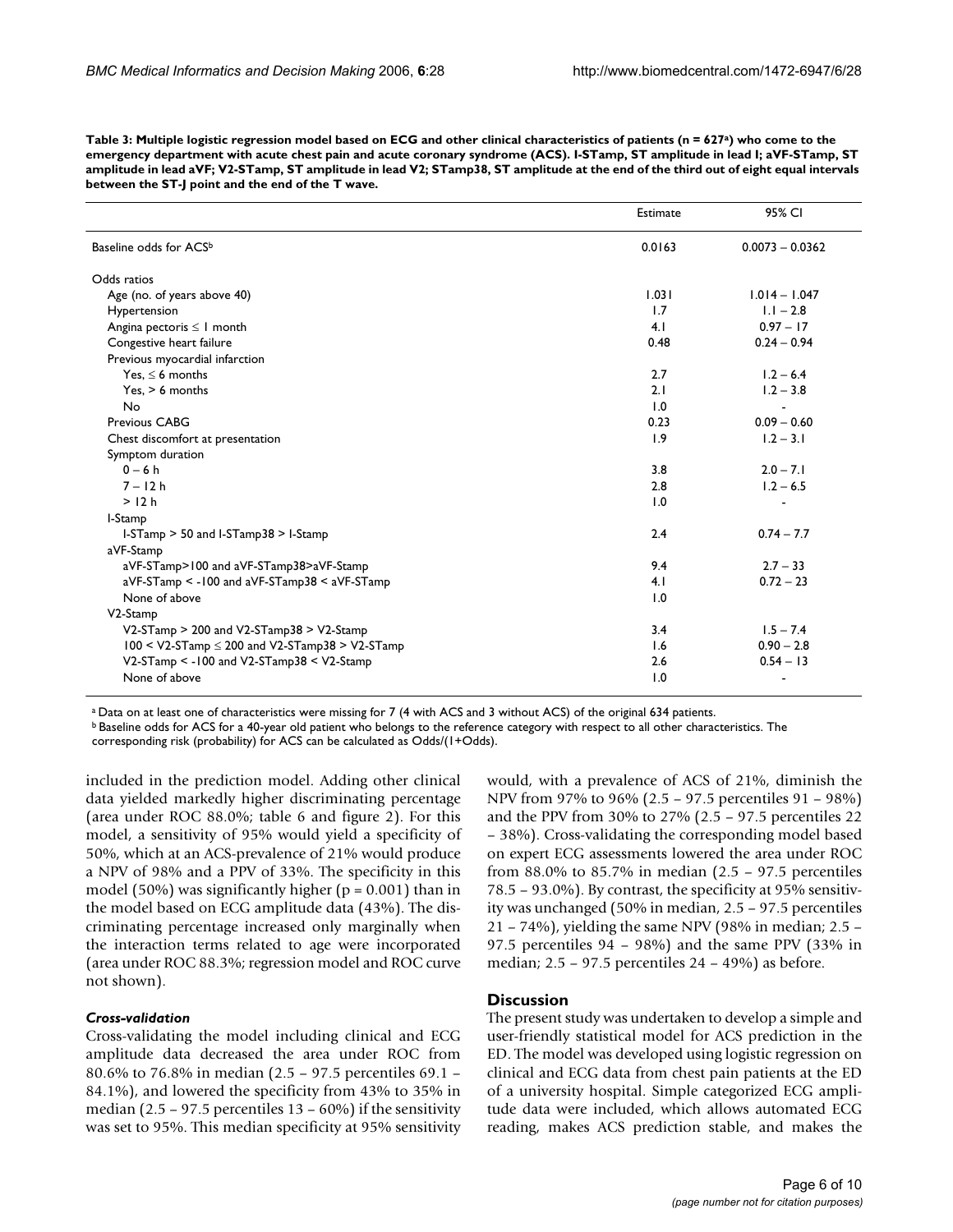|                                                       | Model Estimate | Patient A | OR.     | Patient B | <b>OR</b>        |
|-------------------------------------------------------|----------------|-----------|---------|-----------|------------------|
| Baseline odds for ACS                                 | 0.0163         |           | 0.00163 |           | 0.00163          |
| Odds ratios                                           |                |           |         |           |                  |
| Age (no. of years above 40)                           | 1.031          | 72        | 1.03132 | 35        | $1.031 - 5$      |
| Hypertension                                          | 1.7            | No        | 1.0     | No        | 1.0              |
| Angina pectoris $\leq$ 1 month                        | 4.1            | Yes       | 4.1     | No        | $\overline{1.0}$ |
| Congestive heart failure                              | 0.48           | No        | 1.0     | No        | 1.0              |
| Previous myocardial infarction                        |                | No        | 1.0     | No        | 1.0              |
| Yes, $\leq 6$ months                                  | 2.7            |           |         |           |                  |
| Yes, $> 6$ months                                     | 2.1            |           |         |           |                  |
| No                                                    | 1.0            |           |         |           |                  |
| Previous CABG                                         | 0.23           | Yes       | 0.23    | No        | 1.0              |
| Chest discomfort at presentation                      | 1.9            | Yes       | 1.9     | Yes       | 1.9              |
| Symptom duration                                      |                | 7 hours   | 2.8     | 72 hours  | 1.0              |
| $0 - 6 h$                                             | 3.8            |           |         |           |                  |
| $7 - 12h$                                             | 2.8            |           |         |           |                  |
| > 12 h                                                | 1.0            |           |         |           |                  |
| I-STamp                                               |                | No        | 1.0     | No        | 1.0              |
| I-STamp > 50 and I-STamp38 > I-STamp                  | 2.4            |           |         |           |                  |
| aVF-STamp                                             |                | <b>No</b> | 1.0     | No        | 1.0              |
| aVF-STamp>100 and aVF-STamp38>aVF-STamp               | 9.4            |           |         |           |                  |
| aVF-STamp < - 100 and aVF-STamp38 < aVF-STamp         | 4.1            |           |         |           |                  |
| None of above                                         | 1.0            |           |         |           |                  |
| V2-STamp                                              |                | > 200     | 3.4     | No        | $\overline{1.0}$ |
| V2-STamp > 200 and V2-STamp38 > V2-Stamp              | 3.4            |           |         |           |                  |
| $100 < V2-STamp \leq 200$ and $V2-STamp38 > V2-STamp$ | 1.6            |           |         |           |                  |
| V2-STamp < - 100 and V2-STamp38 < V2-STamp            | 2.6            |           |         |           |                  |
| None of above                                         | 1.0            |           |         |           |                  |
|                                                       |                |           |         |           |                  |

**Table 4: Odds ratios for ACS for two hypothetical patients, A and B, used as examples. Patient A is female, 72 years old, and seeks emergency care with ongoing chest discomfort that has lasted for 7 hours. She has undergone CABG previously and has had angina pectoris in connection with physical effort the last month. The ECG shows an elevation of the ST-amplitude above 200 in lead V2 only. Patient B is male, 35-year old, and with chest discomfort for the last 72 hours but without any ST-elevations according to the ECG.**

model useful for personnel inexperienced in ECG reading. To keep the model simple and immediately usable in the ED, results from blood samples were not included. Besides ECG, the following 8 variables were found to be important for ACS prediction, and included in the model: age, chest discomfort at presentation, symptom duration and previous hypertension, angina pectoris, AMI, congestive heart failure or PCI/CABG. The interaction terms, which involved only clinical characteristics and not the ECG amplitude data, did not improve the performance substantially and were therefore not included in the final model.

Many of the variables included in the present model have previously appeared in models for AMI or ACS prediction. All previous models have included the ECG, and there is a general consensus that the ECG is the most important clinical variable to predict ACS in the ED [32,33]. Most models have also had a factor for previous coronary artery disease, e.g[13,15,18-21], many have included age[12,14,18,19,23] and pain duration [12,14,18,23], but few have included congestive heart failure [19] or hypertension [18]. Other variables that have appeared in previous models are diabetes [12,18,19], sex [14,18], pain localization [12,14,15,18,20,22] pain similar to previous angina or AMI [15,18], the quality of the pain [12,15,18], and previous use of nitrates [18,20]. A systematic review of studies on AMI probability [34] has shown that additional variables with predictive power may be a third heart sound, hypotension, chest pain reproduced by palpation and positional chest pain.

With current standard evaluation in the ED, some 2–5% of the ACS patients are erroneously discharged from the ED [29,30], which indicates a sensitivity of at least 95 % for the routine ED work-up. Set to this level of sensitivity, our simple model reached a specificity of about 35%, and a PPV and NPV of 96% and 27%, respectively, in the crossvalidation. In the present patient material, a sensitivity of 95% could be reached by admitting all patients with an ACS probability above 8.6%, which would not imply a significant change of the actual admission rate. A PPV of 27% may seem very low, but it is likely at a level similar to that of the ED physician's decision after the current standard ED assessment, where some 70% of those admitted for suspected ACS prove not to have it [1,2,35]. We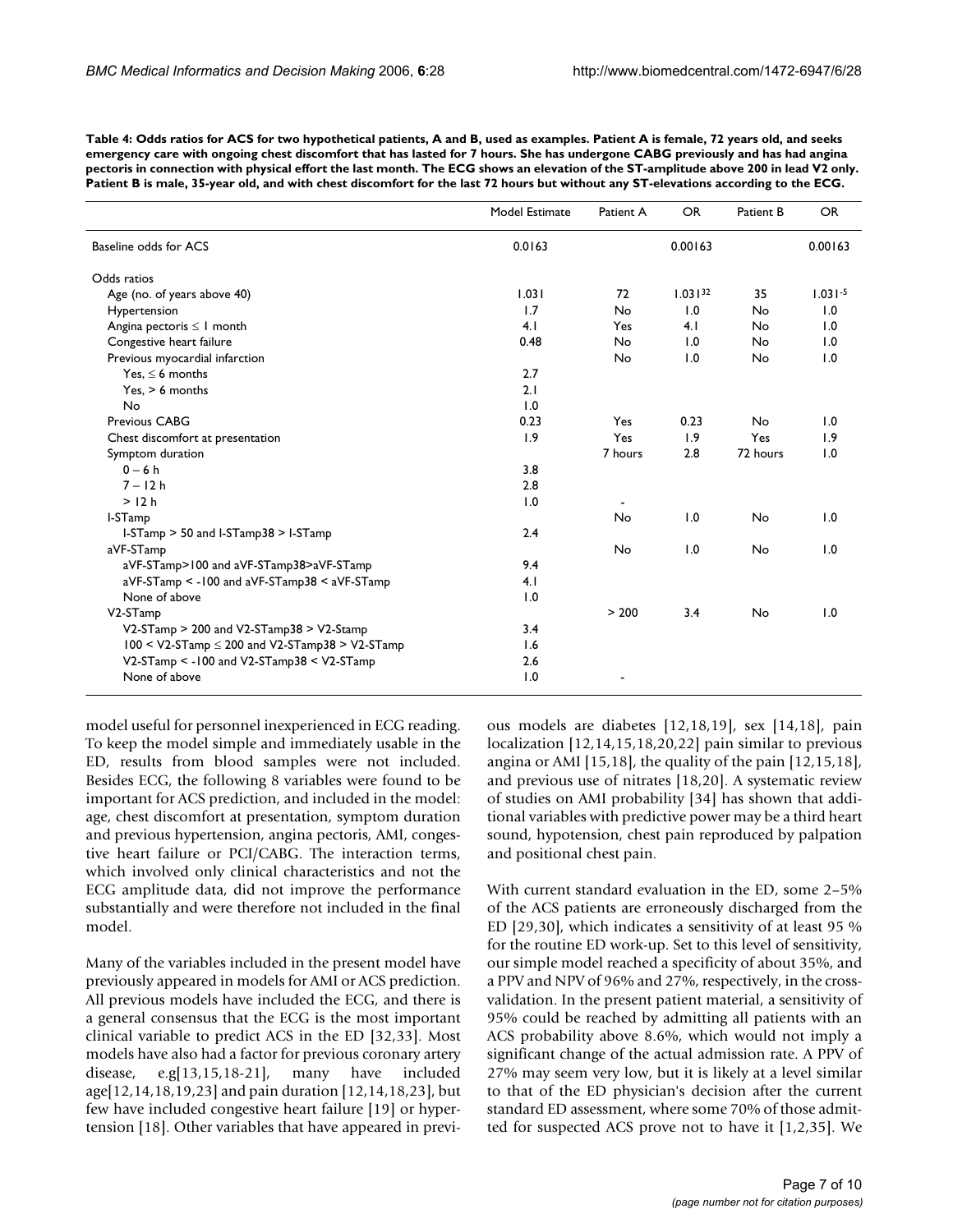**Table 5: Expert assessment of the ECG for patients who come to the emergency department with acute chest pain, due to acute coronary syndrome (ACS; n = 120) or other causes (n = 488).**

| Assessment                                                                                         | <u>ACS</u> n (%)                              | Other causes n (%)                        | OR                     | 95% CI                                  |
|----------------------------------------------------------------------------------------------------|-----------------------------------------------|-------------------------------------------|------------------------|-----------------------------------------|
| ACS and TMI <sup>a</sup><br>ACS but not TMI <sup>a</sup><br><b>Probably ACS</b><br>No signs of ACS | 30(25.0)<br>10(8.3)<br>36 (30.0)<br>44 (36.7) | 3(0.6)<br>9(1.8)<br>61(12.5)<br>415(85.0) | 94<br>١O<br>5.6<br>1.0 | $28 - 320$<br>$4.0 - 27$<br>$3.3 - 9.3$ |

aTMI = Transmural ischemia

have been unable to find any published data on the PPV of standard ED assessment for possible ACS. Thus, our model did not seem to perform any better than the average physician, and will therefore likely not be useful for the expert physician in the ED. However, if a simple prediction model with automated ECG reading, like ours, can maintain a NPV of 96% in a larger prospective study, we believe it can be useful in real-life routine care. In addition, in healthcare settings with an ACS prevalence below 21% among chest pain patients [2,36], NPV may increase. Seemingly better performances have been reported for previous ACS prediction models [8,12,14,24], but some

**Table 6: Multiple logistic regression model based on expert assessment of the ECG together with clinical characteristics (n = 605)a for the association between characteristics of ED chest pain patients and acute coronary syndrome (ACS).**

|                                  | <b>Estimate</b> | 95% CI            |
|----------------------------------|-----------------|-------------------|
| Baseline odds for ACSb           | 0.0066          | $0.0024 - 0.0178$ |
| Odds ratios                      |                 |                   |
| Age (no. of years above 40)      | 1.036           | $1.016 - 1.057$   |
| Hypertension                     | 2.3             | $1.3 - 4.1$       |
| Angina pectoris $\leq 1$ month   | 2.8             | $0.58 - 14$       |
| Congestive heart failure         | 0.55            | $0.26 - 1.2$      |
| Previous myocardial infarction   |                 |                   |
| Yes, $\leq 6$ months             | 3.4             | $1.3 - 8.7$       |
| $Yes, > 6$ months                | 1.9             | $0.99 - 3.7$      |
| Nο                               | 1.0             |                   |
| Previous CABG                    | 0.28            | $0.10 - 0.75$     |
| Chest discomfort at presentation | 1.8             | $1.0 - 3.1$       |
| Symptom duration                 |                 |                   |
| $0 - 6 h$                        | 4.6             | $2.2 - 9.6$       |
| $7 - 12h$                        | 3.7             | $1.4 - 10$        |
| >12 h                            | 1.0             |                   |
| <b>ECG</b> expert assessment     |                 |                   |
| ACS and TMI                      | 97              | $26 - 360$        |
| ACS but not TMI                  | п               | $3.5 - 37$        |
| Probably ACS                     | 5.8             | $3.2 - 11$        |
| No signs of ACS                  | 1.0             |                   |
|                                  |                 |                   |

a Data on at least one of characteristics were missing for 3 (1 with and 2 without ACS) of the 608 patients with ECG assessed by the experts. b Baseline odds for ACS for a 40-year old patient who belongs to the reference category with respect to all other characteristics. The corresponding risk (probability) for ACS can be calculated as Odds/ (1+Odds).

of these models were both developed and tested in chest pain populations with clearly higher prevalence of ACS than ours. Further, with the exception of the ACI-TIPI [14], these models required the input of a large number of variables, and also ECG interpretation by the ED physician.

The model in the present study with ECG interpretation by experts had much higher overall discrimination ability (area under ROC) and specificity at 95% sensitivity, whereas its predictive ability was only somewhat better than the model based on ST amplitude data, with PPV and NPV of 33 vs 27% and 96 vs 98%. The significance of these differences, translated into a real-world clinical practice, is probably small. It is worth noting that basing a prediction model only on the categorized ST amplitude data would not yield sufficient predictive power since about half (52%; not in results) of the ACS patients were in fact normal according to the used cut-offs for the ST amplitudes in all three leads (I, aVF and V2). However, the combination of simple categorized ST amplitude data and clinical characteristics resulted in almost as much predictive power as expert interpretation of the entire ECG. Further, since the average ED physician is less experienced in ECG interpretation than our experts, the model with computerized ECG reading is probably a better choice for clinical implementation. ACS prediction will be more stable, and personnel with little or no experience in ECG reading, e.g. triage nurses, can use the model with no loss in predictive power. Incorporating ST amplitude data as numeric measurements rather than as categorizations and then allowing for interaction between the ECG measures would most likely increase the predictive power of the statistical model further. In addition, since we did not test all theoretically possible ECG measurements, it may be that additional ECG variables or combinations of variables could have increased the predictive power of the ECG and the entire model further. An important disadvantage of a more complex prediction model is however that the rationale behind its output will be much more difficult to understand by potential users.

A model for ACS prediction based on automated ECG reading together with clinical characteristics can probably be applied in many different settings. For the present model, it seems wise to exploit the NPV, since PPV was low at a sensitivity of 95%. If our model can be validated in prospective studies, it is thus probably best used as support for discharging patients in settings where the ACS prevalence is low, e.g. in primary care, in the initial ED triage or in telemedicine situations, where information is limited. It would also seem possible to use the model as support for the early discharge of low risk patients after a brief observation in the ED or in a chest pain unit, or to assist inexperienced junior staff in the ED, as a means to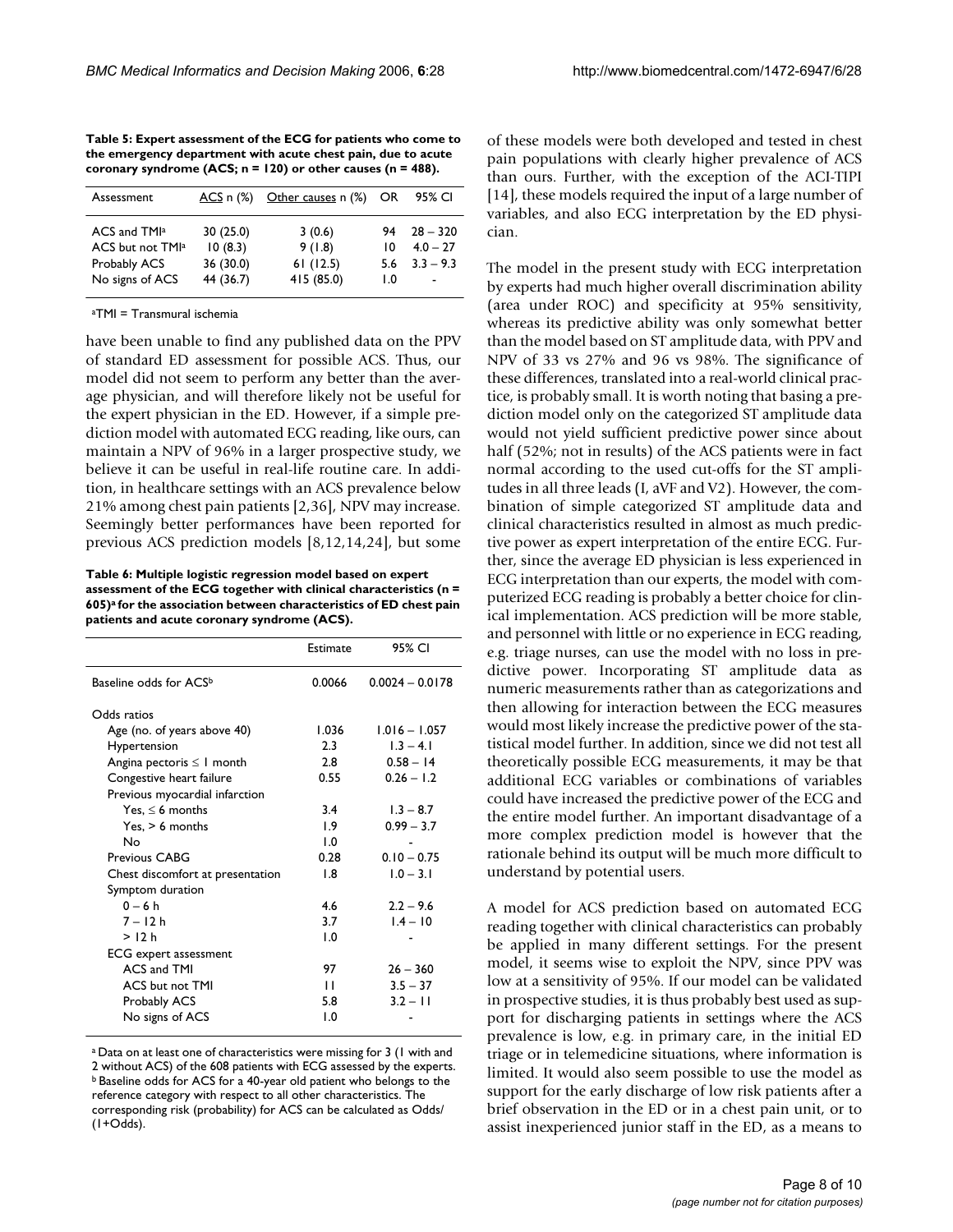improve quality of care. Adding results of blood samples, repeated ECGs and physician judgment would probably increase NPV to close to 100%. Whatever the use of our model, a good feature is the limited number of variables, which implies a small need for manual input, and an increased likelihood that the model will actually be used in a busy healthcare environment. With the exception of the ACI-TIPI model [14], the need for a time-consuming large input has been a weak point of several earlier prediction models [8-12,18], where up to 40 questions need to be answered before the model gives decision support. Our model needs answers to 8 questions.

### *Limitations of the study*

The patients included in the present model were retrospectively collected and from one center only. Because of the retrospective nature of the study, there may of course be errors despite a careful collection of all data. For example, the diagnoses of the patients discharged from the ED were not tested with routine post-discharge ECG or blood samples for cardiac markers. Therefore, before clinical implementation, the model clearly needs to be validated prospectively, preferably at multiple centers. An old definition of AMI was used in the present study. Newer definitions of AMI have lower cut-off values for biochemical markers, and some of the unstable angina diagnoses in this study would currently be classified as AMI [37]. However, the total number of ACS cases would probably be little changed. Furthermore, the baseline risk (odds) for ACS of the model has to be tuned in each population before implementation. Since it is impossible to analyze all information with a potential impact on the likelihood of ACS, it is of course possible that variables in addition to those included in our model could be important for ACS prediction. The size of the sample might also have limited our abilities to detect clinical or ECG characteristics of low prevalence that nevertheless are important for ACS classification.

# **Conclusion**

Previous studies have shown that decision support systems are an effective means of improving patient care [38]. The aim of this study was to create a simple and practical statistical model for ACS prediction that could be used in routine care at a busy ED. The model includes simple ECG data (suitable for computerized reading) and 8 clinical variables and can be used immediately on patient arrival by personnel inexperienced in ECG interpretation. At the set sensitivity of 95% and an ACS prevalence of 21%, the NPV was 96%. We believe that this prediction model, combined with the judgment of trained healthcare personnel, could be useful for the early discharge of chest pain patients in populations with a low prevalence of ACS. However, the model must be prospectively validated before it can be used in clinical practice.

#### **Competing interests**

The author(s) declare that they have no competing interests.

# **Authors' contributions**

All authors participated in the design of the study. JB performed the statistical analyses and drafted the manuscript. JLF was involved in data acquisition and assisted in drafting the manuscript. MO assisted in the statistical analyses. LE and HÖ performed the ECG assessments. UE coordinated the study team, was involved in data acquisition, and drafted the manuscript. All authors read the manuscript critically and approved the final version.

#### **Acknowledgements**

We are indebted to research nurse Ewa Mattson for collecting and arranging clinical patient data and for reviewing the final diagnosis of each patient for its compliance with the set criteria. This study was supported by the Region of Skåne, and by the Laerdal foundation for Acute Medicine.

#### **References**

- 1. Pope JH, Ruthazer R, Beshansky JR, Griffith JL, Selker HP: **[Clinical](http://www.ncbi.nlm.nih.gov/entrez/query.fcgi?cmd=Retrieve&db=PubMed&dopt=Abstract&list_uids=10751787) [Features of Emergency Department Patients Presenting](http://www.ncbi.nlm.nih.gov/entrez/query.fcgi?cmd=Retrieve&db=PubMed&dopt=Abstract&list_uids=10751787) with Symptoms Suggestive of Acute Cardiac Ischemia: A [Multicenter Study.](http://www.ncbi.nlm.nih.gov/entrez/query.fcgi?cmd=Retrieve&db=PubMed&dopt=Abstract&list_uids=10751787)** *J Thromb Thrombolysis* 1998, **6:**63-74.
- 2. Ekelund U, Nilsson HJ, Frigyesi A, Torffvit O: **[Patients with sus](http://www.ncbi.nlm.nih.gov/entrez/query.fcgi?cmd=Retrieve&db=PubMed&dopt=Abstract&list_uids=12361481)[pected acute coronary syndrome in a university hospital](http://www.ncbi.nlm.nih.gov/entrez/query.fcgi?cmd=Retrieve&db=PubMed&dopt=Abstract&list_uids=12361481) [emergency department: an observational study.](http://www.ncbi.nlm.nih.gov/entrez/query.fcgi?cmd=Retrieve&db=PubMed&dopt=Abstract&list_uids=12361481)** *BMC Emerg Med* 2002, **2:**1-7.
- 3. Forberg JL, Henriksen LS, Edenbrandt L, Ekelund U: **[Direct hospital](http://www.ncbi.nlm.nih.gov/entrez/query.fcgi?cmd=Retrieve&db=PubMed&dopt=Abstract&list_uids=16674827) [costs of chest pain patients attending the emergency depart](http://www.ncbi.nlm.nih.gov/entrez/query.fcgi?cmd=Retrieve&db=PubMed&dopt=Abstract&list_uids=16674827)[ment: a retrospective study.](http://www.ncbi.nlm.nih.gov/entrez/query.fcgi?cmd=Retrieve&db=PubMed&dopt=Abstract&list_uids=16674827)** *BMC Emerg Med* 2006, **6:**.
- Kontos MC, Schmidt KL, McCue M, Rossiter LF, Jurgensen M, Nicholson CS, Jesse RL, Ornato JP, Tatum JL: **[A comprehensive strategy](http://www.ncbi.nlm.nih.gov/entrez/query.fcgi?cmd=Retrieve&db=PubMed&dopt=Abstract&list_uids=12794627) [for the evaluation and triage of the chest pain patient: a cost](http://www.ncbi.nlm.nih.gov/entrez/query.fcgi?cmd=Retrieve&db=PubMed&dopt=Abstract&list_uids=12794627) [comparison study.](http://www.ncbi.nlm.nih.gov/entrez/query.fcgi?cmd=Retrieve&db=PubMed&dopt=Abstract&list_uids=12794627)** *J Nucl Cardiol* 2003, **10:**284-290.
- 5. Chandra A, Rudraiah L, Zalenski RJ: **[Stress testing for risk strati](http://www.ncbi.nlm.nih.gov/entrez/query.fcgi?cmd=Retrieve&db=PubMed&dopt=Abstract&list_uids=11214405)[fication of patients with low to moderate probability of acute](http://www.ncbi.nlm.nih.gov/entrez/query.fcgi?cmd=Retrieve&db=PubMed&dopt=Abstract&list_uids=11214405) [cardiac ischemia.](http://www.ncbi.nlm.nih.gov/entrez/query.fcgi?cmd=Retrieve&db=PubMed&dopt=Abstract&list_uids=11214405)** *Emerg Med Clin North Am* 2001, **19:**87-103.
- 6. Udelson JE, Beshansky JR, Ballin DS, Feldman JA, Griffith JL, Handler J, Heller GV, Hendel RC, Pope JH, Ruthazer R, Spiegler EJ, Woolard RH, Selker HP: **[Myocardial perfusion imaging for evaluation](http://www.ncbi.nlm.nih.gov/entrez/query.fcgi?cmd=Retrieve&db=PubMed&dopt=Abstract&list_uids=12460092) [and triage of patients with suspected acute cardiac ischemia:](http://www.ncbi.nlm.nih.gov/entrez/query.fcgi?cmd=Retrieve&db=PubMed&dopt=Abstract&list_uids=12460092) [a randomized controlled trial.](http://www.ncbi.nlm.nih.gov/entrez/query.fcgi?cmd=Retrieve&db=PubMed&dopt=Abstract&list_uids=12460092)** *JAMA* 2002, **288:**2693-2700.
- 7. Kontos MC: **[Role of Echocardiography in the Emergency](http://www.ncbi.nlm.nih.gov/entrez/query.fcgi?cmd=Retrieve&db=PubMed&dopt=Abstract&list_uids=11175141) [Department for Identifying Patients with Myocardial Infarc](http://www.ncbi.nlm.nih.gov/entrez/query.fcgi?cmd=Retrieve&db=PubMed&dopt=Abstract&list_uids=11175141)[tion and Ischemia.](http://www.ncbi.nlm.nih.gov/entrez/query.fcgi?cmd=Retrieve&db=PubMed&dopt=Abstract&list_uids=11175141)** *Echocardiography* 1999, **16:**193-205.
- 8. Baxt WG, Shofer FS, Sites FD, Hollander JE: **[A neural network aid](http://www.ncbi.nlm.nih.gov/entrez/query.fcgi?cmd=Retrieve&db=PubMed&dopt=Abstract&list_uids=12447333) [for the early diagnosis of cardiac ischemia in patients pre](http://www.ncbi.nlm.nih.gov/entrez/query.fcgi?cmd=Retrieve&db=PubMed&dopt=Abstract&list_uids=12447333)[senting to the emergency department with chest pain.](http://www.ncbi.nlm.nih.gov/entrez/query.fcgi?cmd=Retrieve&db=PubMed&dopt=Abstract&list_uids=12447333)** *Ann Emerg Med* 2002, **40:**575-583.
- Baxt WG, Shofer FS, Sites FD, Hollander JE: [A neural computa](http://www.ncbi.nlm.nih.gov/entrez/query.fcgi?cmd=Retrieve&db=PubMed&dopt=Abstract&list_uids=11919522)**[tional aid to the diagnosis of acute myocardial infarction.](http://www.ncbi.nlm.nih.gov/entrez/query.fcgi?cmd=Retrieve&db=PubMed&dopt=Abstract&list_uids=11919522)** *Ann Emerg Med* 2002, **39:**366-373.
- 10. Kennedy RL, Burton AM, Fraser HS, McStay LN, Harrison RF: **[Early](http://www.ncbi.nlm.nih.gov/entrez/query.fcgi?cmd=Retrieve&db=PubMed&dopt=Abstract&list_uids=8869859) [diagnosis of acute myocardial infarction using clinical and](http://www.ncbi.nlm.nih.gov/entrez/query.fcgi?cmd=Retrieve&db=PubMed&dopt=Abstract&list_uids=8869859) electrocardiographic data at presentation: Derivation and [evaluation of logistic regression models.](http://www.ncbi.nlm.nih.gov/entrez/query.fcgi?cmd=Retrieve&db=PubMed&dopt=Abstract&list_uids=8869859)** *Eur Heart J* 1996, **17:**1181-1191.
- 11. Kennedy RL, Harrison RF, Burton AM, Fraser HS, Hamer WG, MacArthur D, McAllum R, Steedman DJ: **[An artificial neural net](http://www.ncbi.nlm.nih.gov/entrez/query.fcgi?cmd=Retrieve&db=PubMed&dopt=Abstract&list_uids=9034674)[work system for diagnosis of acute myocardial infarction](http://www.ncbi.nlm.nih.gov/entrez/query.fcgi?cmd=Retrieve&db=PubMed&dopt=Abstract&list_uids=9034674) (AMI) in the accident and emergency department: Evaluation and comparison with serum myoglobin measurements.** *Comput Methods Programs Biomed* 1997, **52:**93-103.